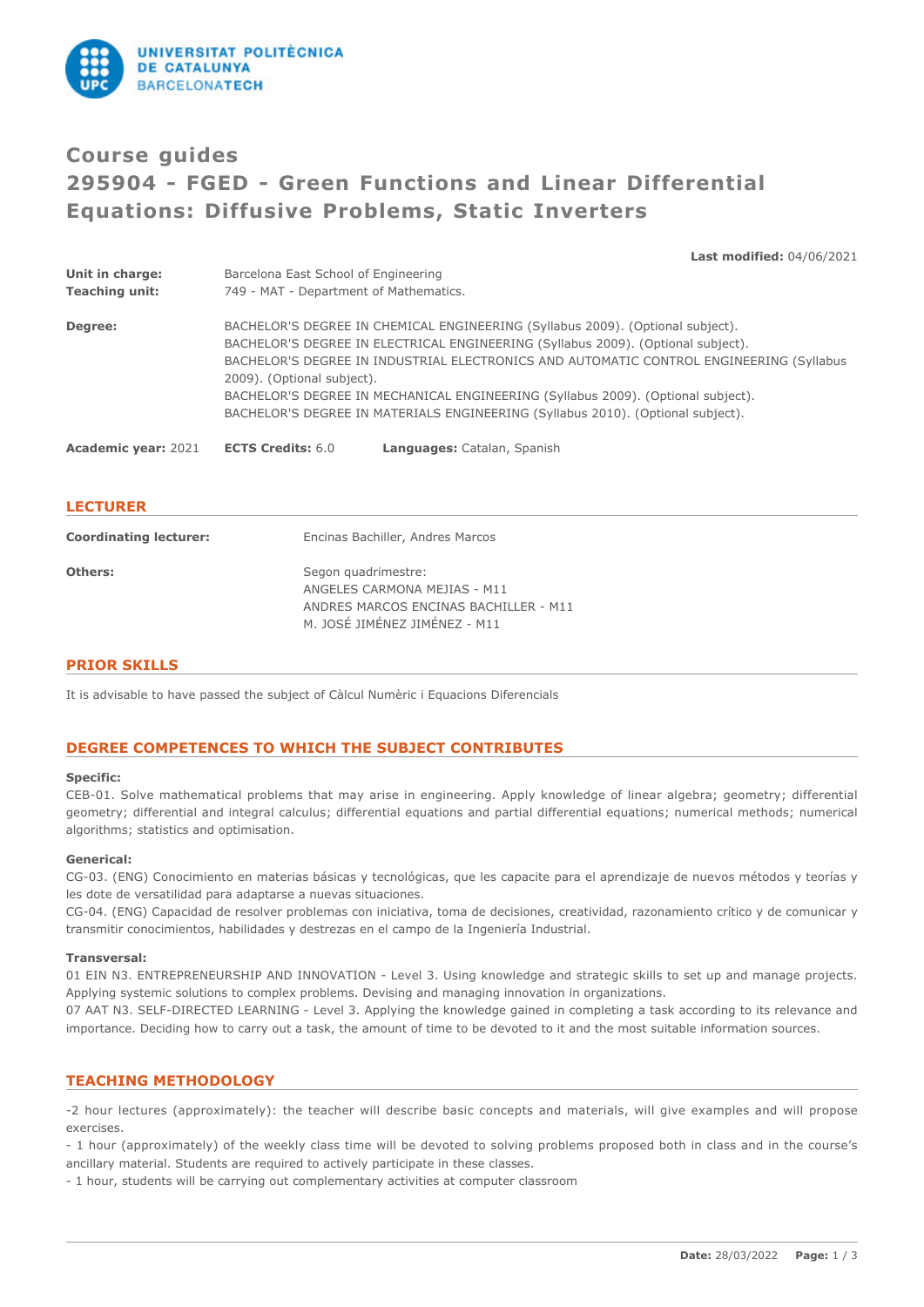

# **LEARNING OBJECTIVES OF THE SUBJECT**

The objective of this course is to present the concept of solving a linear differential equation of one or several variables under concentrated actions, and how to use this type of solutions to obtain the response to distributed actions. Also, we will focus on the problem of obtaining the coefficients of the equations involved from the knowledge of the corresponding Green function. We will study actual problems of interest in all the degrees taught in the EEBE, which include static problems, diffusive and undulatory problems.

# **STUDY LOAD**

| <b>Type</b>       | <b>Hours</b> | Percentage |
|-------------------|--------------|------------|
| Hours large group | 45,0         | 30.00      |
| Self study        | 90,0         | 60.00      |
| Hours small group | 15,0         | 10.00      |

#### **Total learning time:** 150 h

# **CONTENTS**

**Green function for initial value problems in one dimension**

#### **Description:**

Obtaining the Green function. Concentrated actions Dirac Delta. Distributed actions. Lagrange formula. Construction of the Green function for first, second and fourth order equations. Recovery of the physical system coefficients from the Green function.

#### **Specific objectives:**

Construction of Green's function in compartmental problems. Construction of the response function in RC, RL, RLC circuits and in oscillators.

#### **Full-or-part-time:** 25h

Theory classes: 5h Practical classes: 2h 30m Laboratory classes: 2h 30m Self study : 15h

# **title english**

### **Description:**

Boundary value problems of second and fourth order. Obtaining the Green function. Reciprocity principle of Betti - Maxwell. Recovery of the physical system coefficients from the Green function. Eigenvalues of self-adjoint boundary problem â $\Box\Box\Box$ and Mercer's Theorem.

## **Specific objectives:**

Construction of Green's function in problems of transverse bending of ropes and beams, and longitudinal bars. Calculation of vibration frequencies and associated harmonics.

**Full-or-part-time:** 50h Theory classes: 10h Practical classes: 5h Laboratory classes: 5h Self study : 30h